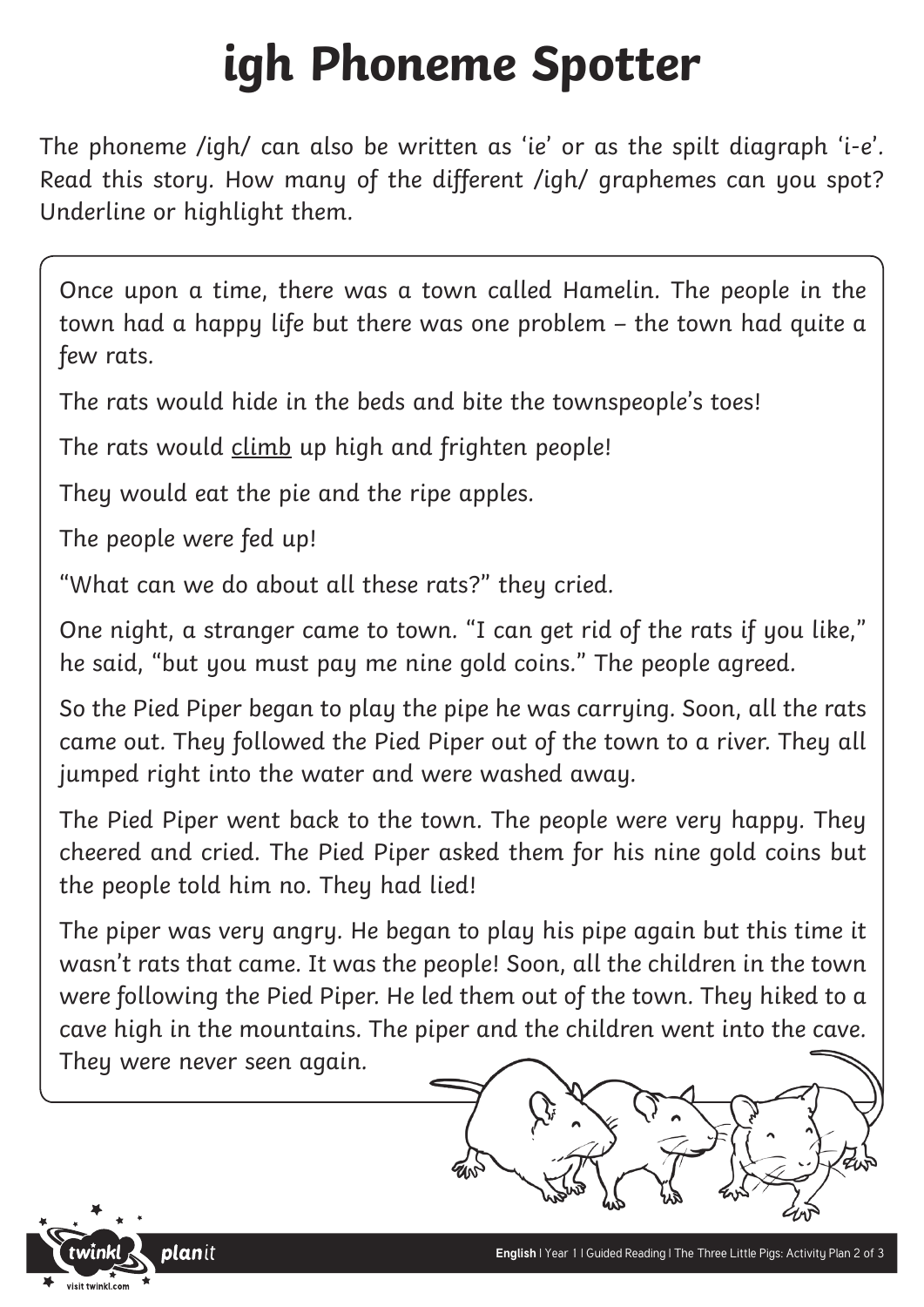Sort the words you have found in the table below.

| igh | ie | i-e |
|-----|----|-----|
|     |    |     |
|     |    |     |
|     |    |     |
|     |    |     |
|     |    |     |
|     |    |     |
|     |    |     |
|     |    |     |
|     |    |     |
|     |    |     |
|     |    |     |
|     |    |     |
|     |    |     |
|     |    |     |
|     |    |     |
|     |    |     |
|     |    |     |
|     |    |     |
|     |    |     |

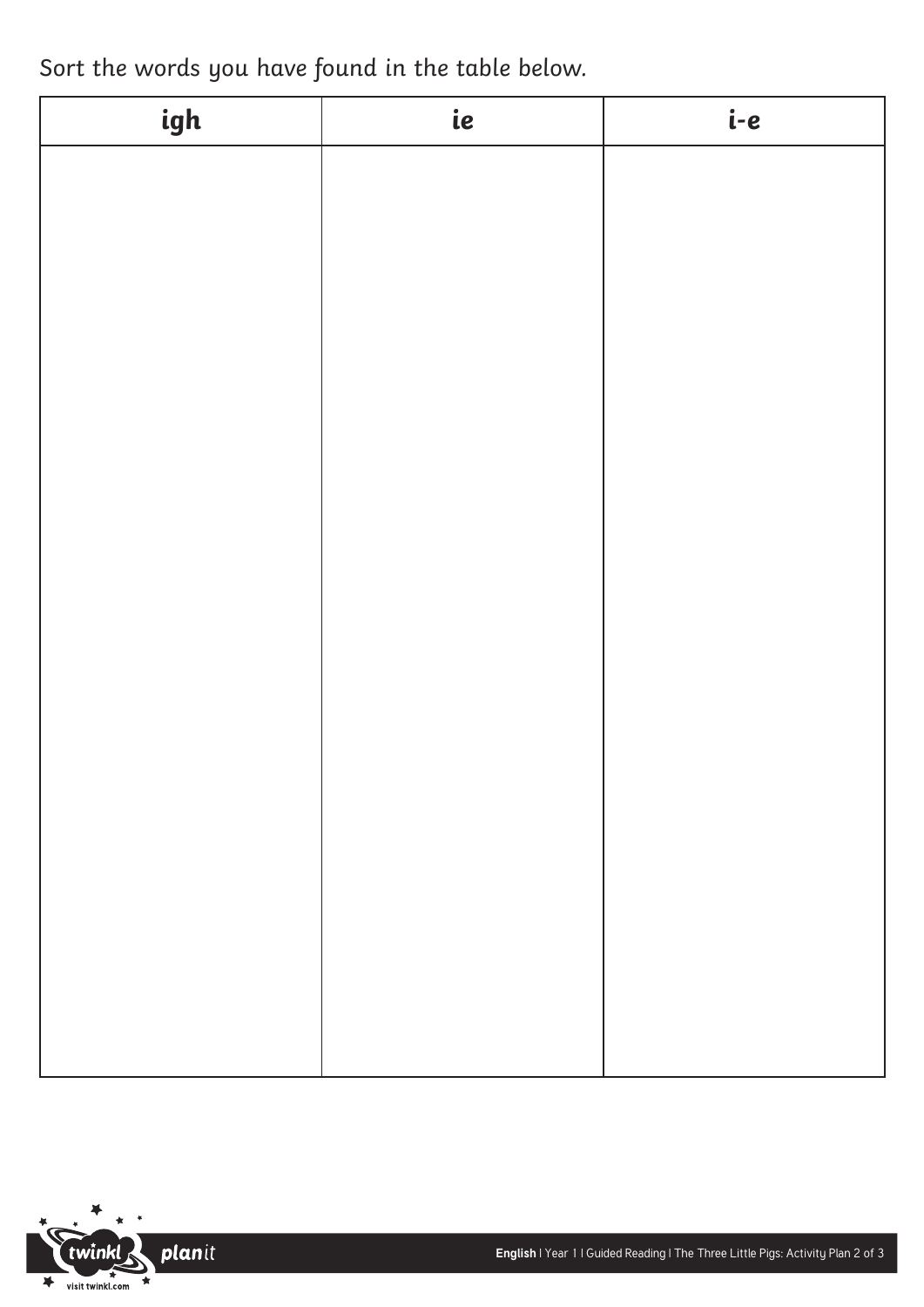Circle the words that are spelt correctly.

planit

visit twinkl.com

 $\blacktriangleright$ 

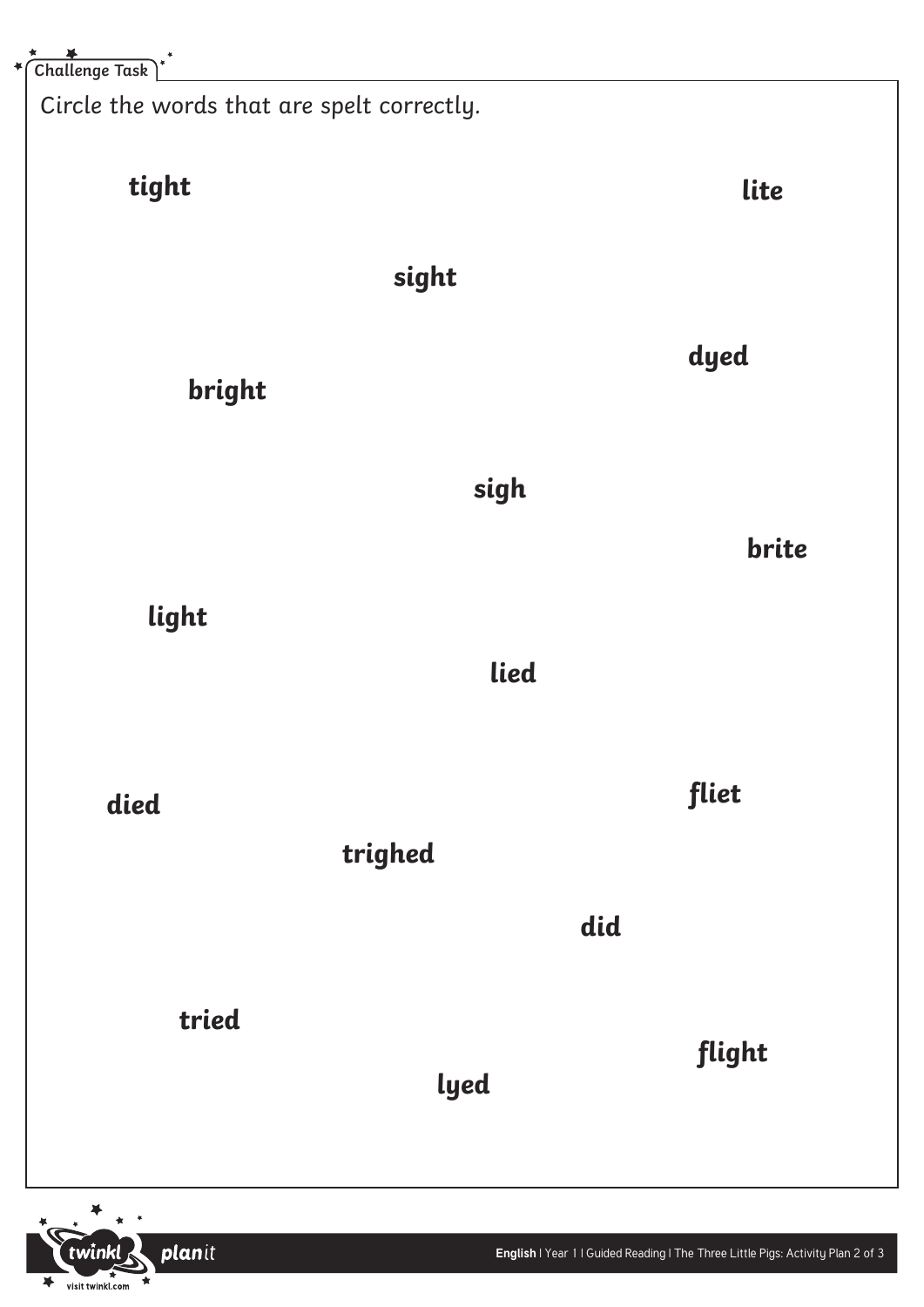## igh Phoneme Spotter **Answers**

Once upon a time, there was a town called Hamelin. The people in the town had a happy life but there was one problem – the town had quite a few rats.

The rats would hide in the beds and bite the townspeople's toes!

The rats would climb up high and frighten people!

They would eat the pie and the ripe apples.

The people were fed up!

"What can we do about all these rats?" they cried.

One night, a stranger came to town. "I can get rid of the rats if you like," he said, "but you must pay me nine gold coins." The people agreed.

So the Pied Piper began to play the pipe he was carrying. Soon, all the rats came out. They followed the Pied Piper out of the town to a river. They all jumped right into the water and were washed away.

The <u>Pied Piper</u> went back to the town. The people were very happy. They cheered and cried. The Pied Piper asked them for his nine gold coins but the people told him no. They had lied!

The piper was very angry. He began to play his pipe again but this time it wasn't rats that came. It was the people! Soon, all the children in the town were following the <u>Pied Piper</u>. He led them out of the town. They hiked to a cave high in the mountains. The piper and the children went into the cave. They were never seen again.

| igh                                | ie                           |                                       | i-e                                            |  |
|------------------------------------|------------------------------|---------------------------------------|------------------------------------------------|--|
| high<br>frighten<br>night<br>right | pie<br>cried<br>Pied<br>lied | time<br>life<br>quite<br>hide<br>bite | ripe<br>like<br>nine<br>Piper<br>pipe<br>hiked |  |